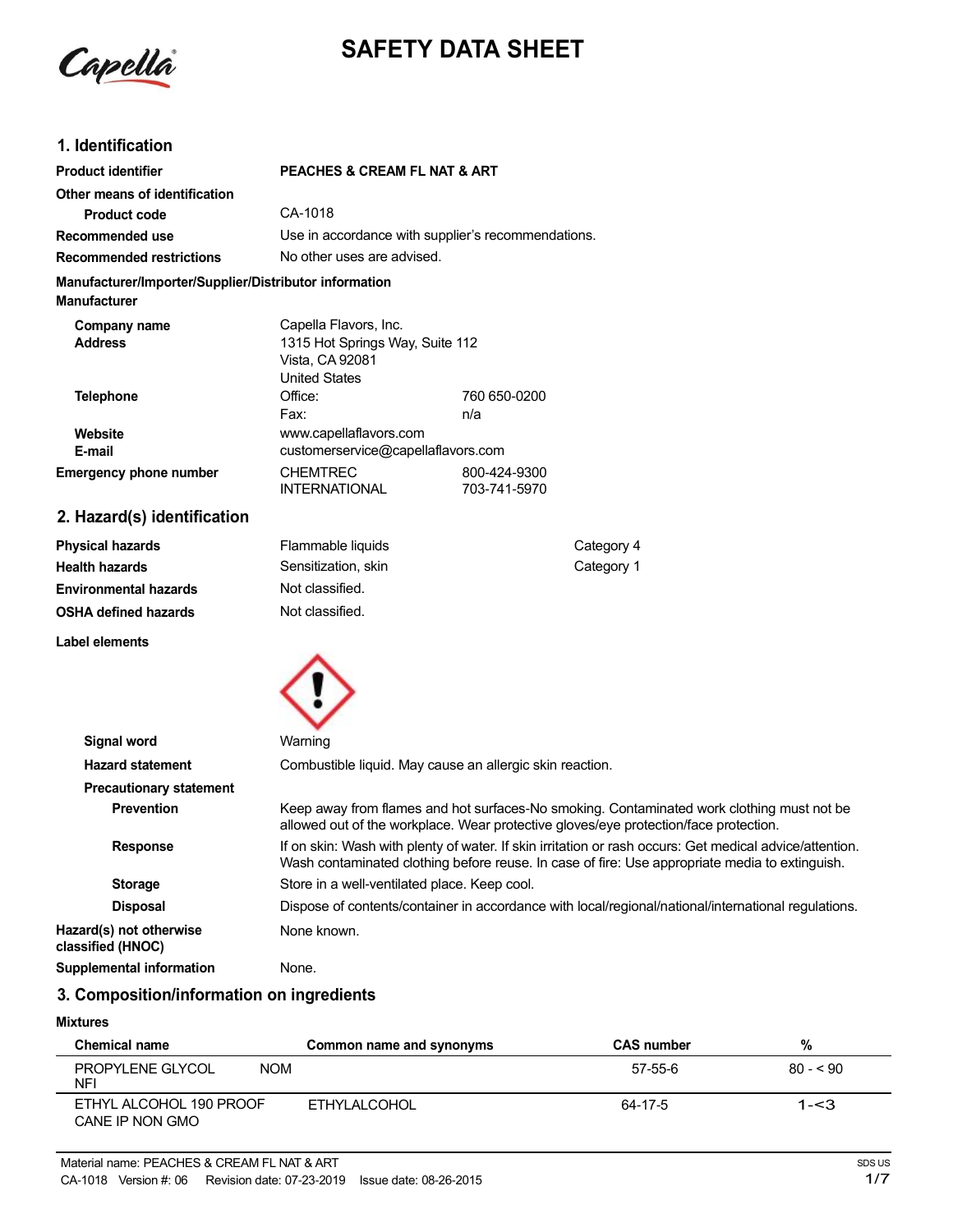| <b>Chemical name</b>                                                         | Common name and synonyms                                                                                                                                                                                                                                                                                                                                                                                                                                                                                                                                         | <b>CAS number</b> | $\%$     |
|------------------------------------------------------------------------------|------------------------------------------------------------------------------------------------------------------------------------------------------------------------------------------------------------------------------------------------------------------------------------------------------------------------------------------------------------------------------------------------------------------------------------------------------------------------------------------------------------------------------------------------------------------|-------------------|----------|
| ETHYL VANILLIN #296                                                          |                                                                                                                                                                                                                                                                                                                                                                                                                                                                                                                                                                  | 121-32-4          | $1 - 3$  |
| VANILLIN #234                                                                |                                                                                                                                                                                                                                                                                                                                                                                                                                                                                                                                                                  | 121-33-5          | $1 - 3$  |
| Other components below reportable levels                                     |                                                                                                                                                                                                                                                                                                                                                                                                                                                                                                                                                                  |                   | $5 - 10$ |
|                                                                              | *Designates that a specific chemical identity and/or percentage of composition has been withheld as a trade secret.                                                                                                                                                                                                                                                                                                                                                                                                                                              |                   |          |
| 4. First-aid measures                                                        |                                                                                                                                                                                                                                                                                                                                                                                                                                                                                                                                                                  |                   |          |
| <b>Inhalation</b>                                                            | Move to fresh air. Call a physician if symptoms develop or persist.                                                                                                                                                                                                                                                                                                                                                                                                                                                                                              |                   |          |
| <b>Skin contact</b>                                                          | Remove contaminated clothing immediately and wash skin with soap and water. In case of<br>eczema or other skin disorders: Seek medical attention and take along these instructions.                                                                                                                                                                                                                                                                                                                                                                              |                   |          |
| Eye contact                                                                  | Rinse with water. Get medical attention if irritation develops and persists.                                                                                                                                                                                                                                                                                                                                                                                                                                                                                     |                   |          |
| Ingestion                                                                    | Rinse mouth. Get medical attention if symptoms occur.                                                                                                                                                                                                                                                                                                                                                                                                                                                                                                            |                   |          |
| <b>Most important</b><br>symptoms/effects, acute and<br>delayed              | Direct contact with eyes may cause temporary irritation. May cause an allergic skin reaction.<br>Dermatitis, Rash.                                                                                                                                                                                                                                                                                                                                                                                                                                               |                   |          |
| Indication of immediate<br>medical attention and special<br>treatment needed | Provide general supportive measures and treat symptomatically. Keep victim under observation.<br>Symptoms may be delayed.                                                                                                                                                                                                                                                                                                                                                                                                                                        |                   |          |
| <b>General information</b>                                                   | Ensure that medical personnel are aware of the material(s) involved, and take precautions to<br>protect themselves. Wash contaminated clothing before reuse.                                                                                                                                                                                                                                                                                                                                                                                                     |                   |          |
| 5. Fire-fighting measures                                                    |                                                                                                                                                                                                                                                                                                                                                                                                                                                                                                                                                                  |                   |          |
| Suitable extinguishing media                                                 | Water fog. Alcohol resistant foam. Dry chemical powder. Carbon dioxide (CO2).                                                                                                                                                                                                                                                                                                                                                                                                                                                                                    |                   |          |
| Unsuitable extinguishing<br>media                                            | Do not use water jet as an extinguisher, as this will spread the fire.                                                                                                                                                                                                                                                                                                                                                                                                                                                                                           |                   |          |
| Specific hazards arising from<br>the chemical                                | The product is combustible, and heating may generate vapors which may form explosive vapor/air<br>mixtures. During fire, gases hazardous to health may be formed.                                                                                                                                                                                                                                                                                                                                                                                                |                   |          |
| Special protective equipment<br>and precautions for firefighters             | Self-contained breathing apparatus and full protective clothing must be worn in case of fire.                                                                                                                                                                                                                                                                                                                                                                                                                                                                    |                   |          |
| <b>Fire fighting</b><br>equipment/instructions                               | In case of fire and/or explosion do not breathe fumes. Move containers from fire area if you can do<br>so without risk.                                                                                                                                                                                                                                                                                                                                                                                                                                          |                   |          |
| <b>Specific methods</b>                                                      | Use standard firefighting procedures and consider the hazards of other involved materials.                                                                                                                                                                                                                                                                                                                                                                                                                                                                       |                   |          |
| <b>General fire hazards</b>                                                  | Combustible liquid.                                                                                                                                                                                                                                                                                                                                                                                                                                                                                                                                              |                   |          |
| 6. Accidental release measures                                               |                                                                                                                                                                                                                                                                                                                                                                                                                                                                                                                                                                  |                   |          |
| Personal precautions,<br>protective equipment and<br>emergency procedures    | Keep unnecessary personnel away. Keep people away from and upwind of spill/leak. Eliminate all<br>ignition sources (no smoking, flares, sparks, or flames in immediate area). Wear appropriate<br>protective equipment and clothing during clean-up. Avoid breathing mist/vapors. Do not touch<br>damaged containers or spilled material unless wearing appropriate protective clothing. Ensure<br>adequate ventilation. Local authorities should be advised if significant spillages cannot be<br>contained. For personal protection, see section 8 of the SDS. |                   |          |
| <b>Methods and materials for</b><br>containment and cleaning up              | Use water spray to reduce vapors or divert vapor cloud drift. Eliminate all ignition sources (no<br>smoking, flares, sparks, or flames in immediate area). Keep combustibles (wood, paper, oil, etc.)<br>away from spilled material.                                                                                                                                                                                                                                                                                                                             |                   |          |
|                                                                              | Large Spills: Stop the flow of material, if this is without risk. Dike the spilled material, where this is<br>possible. Use a non-combustible material like vermiculite, sand or earth to soak up the product<br>and place into a container for later disposal. Following product recovery, flush area with water.                                                                                                                                                                                                                                               |                   |          |
|                                                                              | Small Spills: Absorb with earth, sand or other non-combustible material and transfer to containers<br>for later disposal. Wipe up with absorbent material (e.g. cloth, fleece). Clean surface thoroughly to<br>remove residual contamination.                                                                                                                                                                                                                                                                                                                    |                   |          |
|                                                                              | Never return spills to original containers for re-use. For waste disposal, see section 13 of the SDS.                                                                                                                                                                                                                                                                                                                                                                                                                                                            |                   |          |
| <b>Environmental precautions</b>                                             | Avoid discharge into drains, water courses or onto the ground.                                                                                                                                                                                                                                                                                                                                                                                                                                                                                                   |                   |          |

# **7. Handling and storage**

**Precautions for safe handling**

Keep away from open flames, hot surfaces and sources of ignition. When using do not smoke. Avoid breathing mist/vapors. Avoid contact with eyes, skin, and clothing. Avoid prolonged exposure. Provide adequate ventilation. Wear appropriate personal protective equipment. Observe good industrial hygiene practices.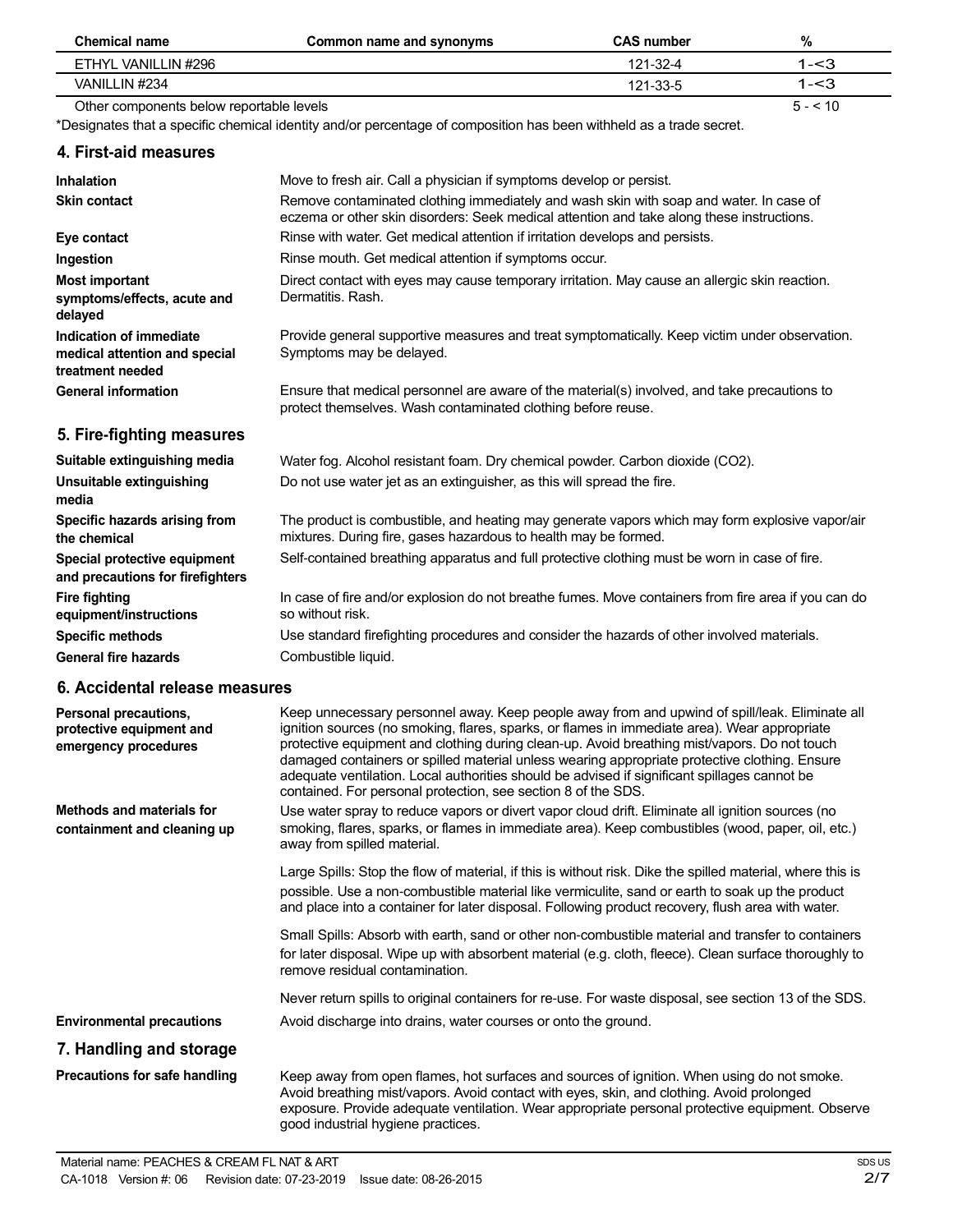Keep away from heat, sparks and open flame. Store in a cool, dry place out of direct sunlight. Store in tightly closed container. Store in a well-ventilated place. Keep in an area equipped with sprinklers. Store away from incompatible materials (see Section 10 of the SDS).

#### **8. Exposure controls/personal protection**

#### **Occupational exposure limits**

The following constituents are the only constituents of the product which have a PEL, TLV or other recommended exposure limit. At this time, the other constituents have no known exposure limits.

| <b>Components</b>                                           | US. OSHA Table Z-1 Limits for Air Contaminants (29 CFR 1910.1000)<br><b>Type</b>                                                                                                                                                                                                                                                                                   | Value      |          |
|-------------------------------------------------------------|--------------------------------------------------------------------------------------------------------------------------------------------------------------------------------------------------------------------------------------------------------------------------------------------------------------------------------------------------------------------|------------|----------|
| ETHYL ALCOHOL 190<br>PROOF CANE IP NON<br>GMO (CAS 64-17-5) | PEL                                                                                                                                                                                                                                                                                                                                                                | 1900 mg/m3 |          |
|                                                             |                                                                                                                                                                                                                                                                                                                                                                    | 1000 ppm   |          |
| US. ACGIH Threshold Limit Values                            |                                                                                                                                                                                                                                                                                                                                                                    |            |          |
| <b>Components</b>                                           | <b>Type</b>                                                                                                                                                                                                                                                                                                                                                        | Value      |          |
| ETHYL ALCOHOL 190<br>PROOF CANE IP NON<br>GMO (CAS 64-17-5) | <b>STEL</b>                                                                                                                                                                                                                                                                                                                                                        | 1000 ppm   |          |
| US. NIOSH: Pocket Guide to Chemical Hazards                 |                                                                                                                                                                                                                                                                                                                                                                    |            |          |
| <b>Components</b>                                           | <b>Type</b>                                                                                                                                                                                                                                                                                                                                                        | Value      |          |
| ETHYL ALCOHOL 190<br>PROOF CANE IP NON<br>GMO (CAS 64-17-5) | <b>TWA</b>                                                                                                                                                                                                                                                                                                                                                         | 1900 mg/m3 |          |
|                                                             |                                                                                                                                                                                                                                                                                                                                                                    | 1000 ppm   |          |
| <b>Components</b>                                           | US. Workplace Environmental Exposure Level (WEEL) Guides<br><b>Type</b>                                                                                                                                                                                                                                                                                            | Value      | Form     |
| PROPYLENE GLYCOL<br>NOM NFI (CAS 57-55-6)                   | <b>TWA</b>                                                                                                                                                                                                                                                                                                                                                         | 10 mg/m3   | Aerosol. |
| VANILLIN #234 (CAS<br>$121 - 33 - 5$                        | <b>TWA</b>                                                                                                                                                                                                                                                                                                                                                         | 10 $mg/m3$ |          |
| <b>Biological limit values</b>                              | No biological exposure limits noted for the ingredient(s).                                                                                                                                                                                                                                                                                                         |            |          |
| Appropriate engineering<br>controls                         | Good general ventilation should be used. Ventilation rates should be matched to conditions. If<br>applicable, use process enclosures, local exhaust ventilation, or other engineering controls to<br>maintain airborne levels below recommended exposure limits. If exposure limits have not been<br>established, maintain airborne levels to an acceptable level. |            |          |
|                                                             | Individual protection measures, such as personal protective equipment                                                                                                                                                                                                                                                                                              |            |          |
| Eye/face protection                                         | Face shield is recommended. Wear safety glasses with side shields (or goggles).                                                                                                                                                                                                                                                                                    |            |          |
| <b>Skin protection</b><br><b>Hand protection</b>            | Wear appropriate chemical resistant gloves.                                                                                                                                                                                                                                                                                                                        |            |          |
| Other                                                       | Wear appropriate chemical resistant clothing. Use of an impervious apron is recommended.                                                                                                                                                                                                                                                                           |            |          |
| <b>Respiratory protection</b>                               | If engineering controls do not maintain airborne concentrations below recommended exposure<br>limits (where applicable) or to an acceptable level (in countries where exposure limits have not<br>been established), an approved respirator must be worn.                                                                                                          |            |          |
| <b>Thermal hazards</b>                                      | Wear appropriate thermal protective clothing, when necessary.                                                                                                                                                                                                                                                                                                      |            |          |
| General hygiene<br>considerations                           | When using do not smoke. Always observe good personal hygiene measures, such as washing<br>after handling the material and before eating, drinking, and/or smoking. Routinely wash work<br>clothing and protective equipment to remove contaminants. Contaminated work clothing should not<br>be allowed out of the workplace.                                     |            |          |

### **9. Physical and chemical properties**

| Appearance            |                |  |
|-----------------------|----------------|--|
| <b>Physical state</b> | Liquid.        |  |
| Form                  | Liquid.        |  |
| Color                 | Not available. |  |
| Odor                  | Not available. |  |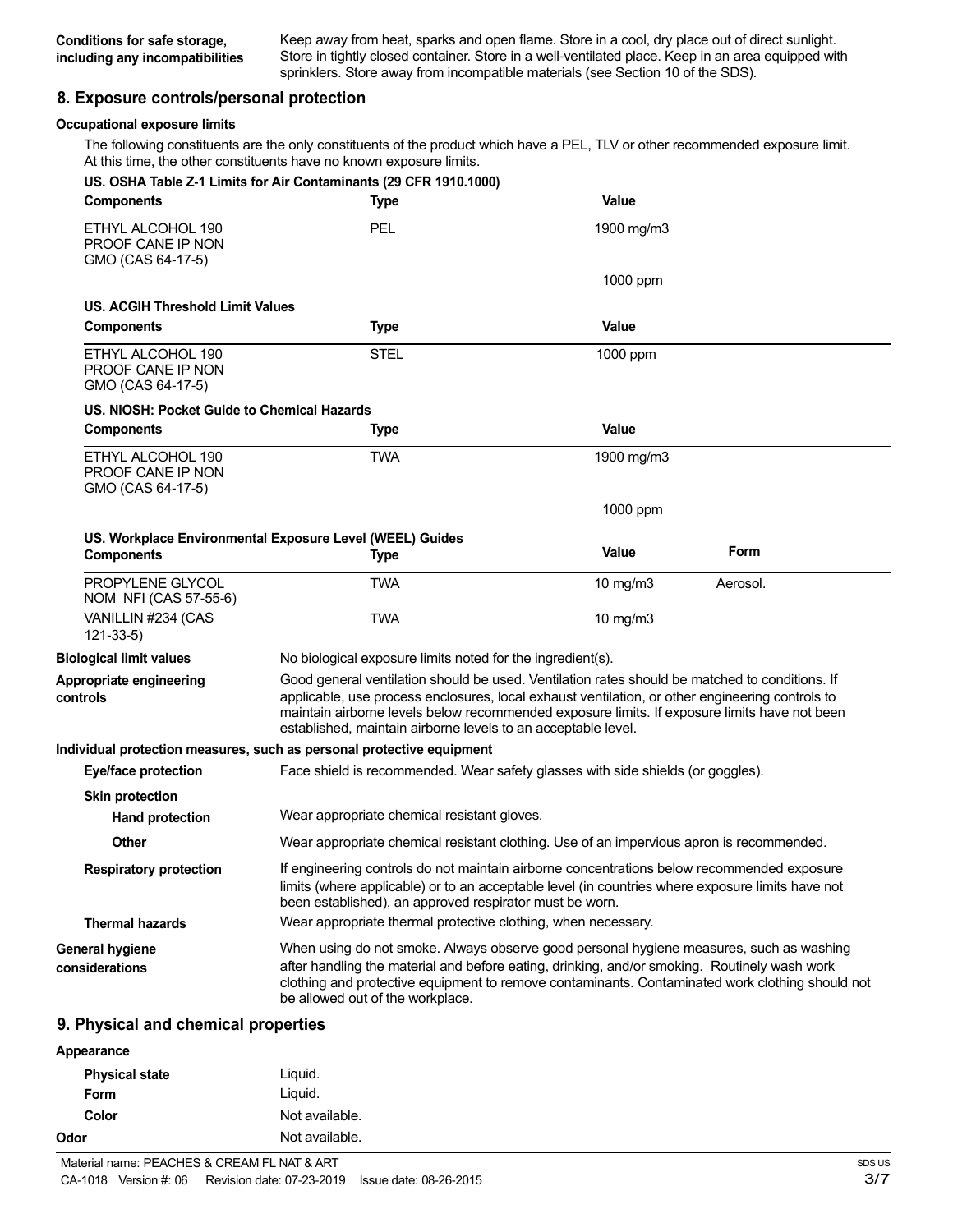| <b>Odor threshold</b>                             | Not available.                                                                                                                                                           |
|---------------------------------------------------|--------------------------------------------------------------------------------------------------------------------------------------------------------------------------|
| рH                                                | Not available.                                                                                                                                                           |
| Melting point/freezing point                      | -74.2 $\degree$ F (-59 $\degree$ C) estimated                                                                                                                            |
| Initial boiling point and boiling<br>range        | 370.76 °F (188.2 °C) estimated                                                                                                                                           |
| <b>Flash point</b>                                | 145.0 °F (62.8 °C)                                                                                                                                                       |
| <b>Evaporation rate</b>                           | Not available.                                                                                                                                                           |
| Flammability (solid, gas)                         | Not applicable.                                                                                                                                                          |
| Upper/lower flammability or explosive limits      |                                                                                                                                                                          |
| <b>Flammability limit - lower</b><br>$(\%)$       | Not available.                                                                                                                                                           |
| <b>Flammability limit - upper</b><br>(%)          | Not available.                                                                                                                                                           |
| Explosive limit - lower (%)                       | Not available.                                                                                                                                                           |
| Explosive limit - upper (%)                       | Not available.                                                                                                                                                           |
| Vapor pressure                                    | 0.17 hPa estimated                                                                                                                                                       |
| Vapor density                                     | Not available.                                                                                                                                                           |
| <b>Relative density</b>                           | Not available.                                                                                                                                                           |
| Solubility(ies)                                   |                                                                                                                                                                          |
| Solubility (water)                                | Not available.                                                                                                                                                           |
| <b>Partition coefficient</b><br>(n-octanol/water) | Not available.                                                                                                                                                           |
| Auto-ignition temperature                         | 700 °F (371.11 °C) estimated                                                                                                                                             |
| <b>Decomposition temperature</b>                  | Not available.                                                                                                                                                           |
| <b>Viscosity</b>                                  | Not available.                                                                                                                                                           |
| <b>Other information</b>                          |                                                                                                                                                                          |
| <b>Explosive properties</b>                       | Not explosive.                                                                                                                                                           |
| <b>Flammability class</b>                         | Combustible IIIA estimated                                                                                                                                               |
| <b>Oxidizing properties</b>                       | Not oxidizing.                                                                                                                                                           |
| <b>Refractive index</b>                           | 1.421 - 1.451                                                                                                                                                            |
| <b>Specific gravity</b>                           | $1.02 - 1.05$                                                                                                                                                            |
| 10. Stability and reactivity                      |                                                                                                                                                                          |
| <b>Reactivity</b>                                 | The product is stable and non-reactive under normal conditions of use, storage and transport.                                                                            |
| <b>Chemical stability</b>                         | Material is stable under normal conditions.                                                                                                                              |
| Possibility of hazardous<br>reactions             | No dangerous reaction known under conditions of normal use.                                                                                                              |
| <b>Conditions to avoid</b>                        | Keep away from heat, hot surfaces, sparks, open flames and other ignition sources. Avoid<br>temperatures exceeding the flash point. Contact with incompatible materials. |
| Incompatible materials                            | Strong oxidizing agents.                                                                                                                                                 |
| <b>Hazardous decomposition</b><br>products        | No hazardous decomposition products are known.                                                                                                                           |
| 11. Toxicological information                     |                                                                                                                                                                          |
| Information on likely routes of exposure          |                                                                                                                                                                          |
| Inhalation                                        | Prolonged inhalation may be harmful.                                                                                                                                     |
| <b>Skin contact</b>                               | May cause an allergic skin reaction.                                                                                                                                     |
| Eye contact                                       | Direct contact with eyes may cause temporary irritation.                                                                                                                 |
| Ingestion                                         | Expected to be a low ingestion hazard.                                                                                                                                   |

**Symptoms related to the** May cause an allergic skin reaction. Dermatitis. Rash. **physical, chemical and toxicological characteristics**

**Information on toxicological effects**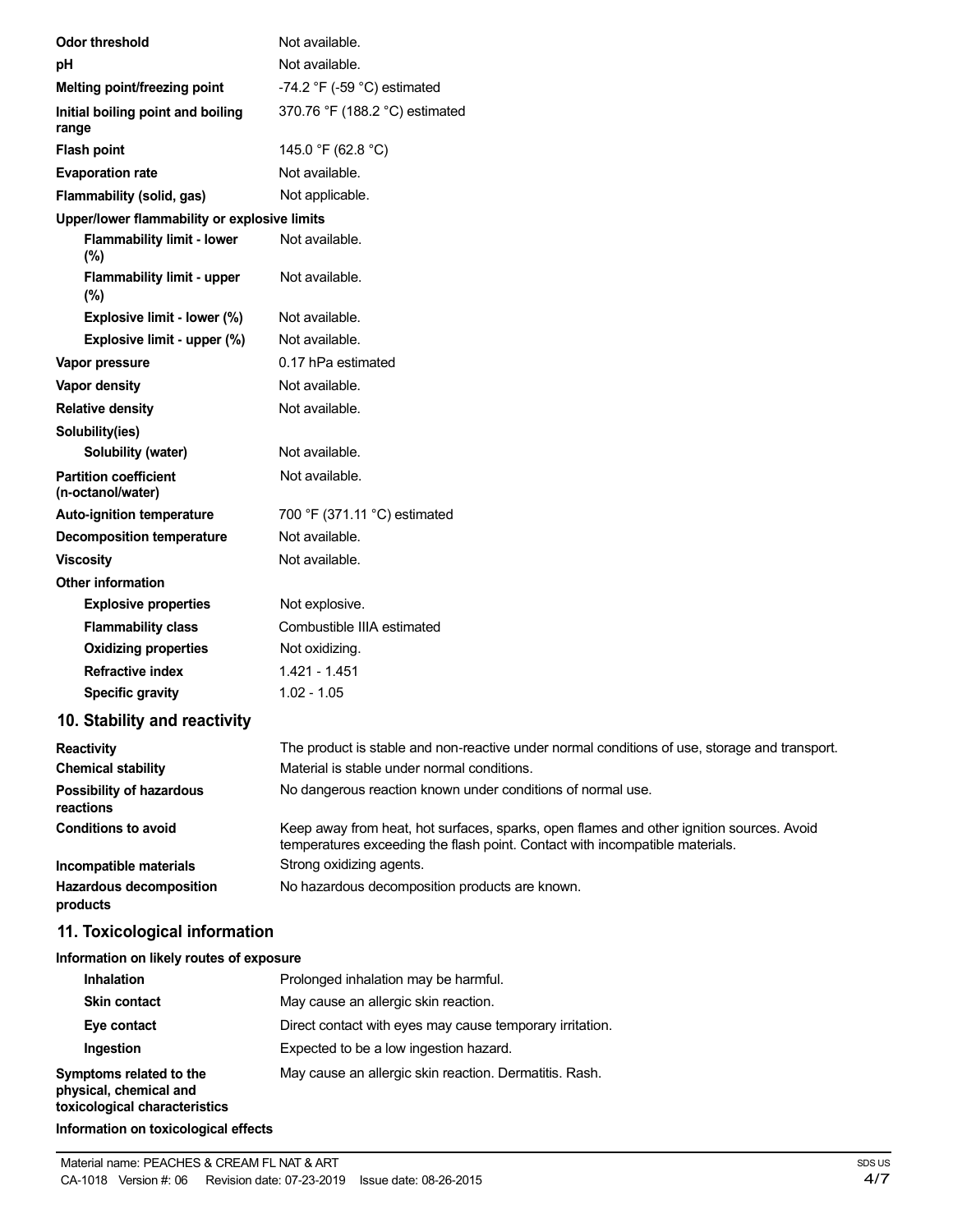| <b>Acute toxicity</b>                                                                                               | Not available.                                                 |                                                                                                                                                                                                       |
|---------------------------------------------------------------------------------------------------------------------|----------------------------------------------------------------|-------------------------------------------------------------------------------------------------------------------------------------------------------------------------------------------------------|
| <b>Skin corrosion/irritation</b>                                                                                    | Prolonged skin contact may cause temporary irritation.         |                                                                                                                                                                                                       |
| Serious eye damage/eye<br><i>irritation</i>                                                                         | Direct contact with eyes may cause temporary irritation.       |                                                                                                                                                                                                       |
| Respiratory or skin sensitization                                                                                   |                                                                |                                                                                                                                                                                                       |
| <b>Respiratory sensitization</b>                                                                                    | Not a respiratory sensitizer.                                  |                                                                                                                                                                                                       |
| <b>Skin sensitization</b>                                                                                           | May cause an allergic skin reaction.                           |                                                                                                                                                                                                       |
| Germ cell mutagenicity                                                                                              | mutagenic or genotoxic.                                        | No data available to indicate product or any components present at greater than 0.1% are                                                                                                              |
| Carcinogenicity                                                                                                     | Not classifiable as to carcinogenicity to humans.              |                                                                                                                                                                                                       |
| IARC Monographs. Overall Evaluation of Carcinogenicity                                                              |                                                                |                                                                                                                                                                                                       |
| Not listed.                                                                                                         |                                                                |                                                                                                                                                                                                       |
|                                                                                                                     | OSHA Specifically Regulated Substances (29 CFR 1910.1001-1052) |                                                                                                                                                                                                       |
| Not regulated.                                                                                                      |                                                                |                                                                                                                                                                                                       |
| Not listed.                                                                                                         | US. National Toxicology Program (NTP) Report on Carcinogens    |                                                                                                                                                                                                       |
|                                                                                                                     |                                                                |                                                                                                                                                                                                       |
| <b>Reproductive toxicity</b>                                                                                        | Possible reproductive hazard.<br>Not classified.               |                                                                                                                                                                                                       |
| Specific target organ toxicity -<br>single exposure                                                                 |                                                                |                                                                                                                                                                                                       |
| Specific target organ toxicity -<br>repeated exposure                                                               | Not classified.                                                |                                                                                                                                                                                                       |
| <b>Aspiration hazard</b>                                                                                            | Not an aspiration hazard.                                      |                                                                                                                                                                                                       |
| <b>Chronic effects</b>                                                                                              | Prolonged inhalation may be harmful.                           |                                                                                                                                                                                                       |
| 12. Ecological information                                                                                          |                                                                |                                                                                                                                                                                                       |
| <b>Ecotoxicity</b>                                                                                                  |                                                                | The product is not classified as environmentally hazardous. However, this does not exclude the<br>possibility that large or frequent spills can have a harmful or damaging effect on the environment. |
| Persistence and degradability                                                                                       |                                                                | No data is available on the degradability of any ingredients in the mixture.                                                                                                                          |
| <b>Bioaccumulative potential</b>                                                                                    |                                                                |                                                                                                                                                                                                       |
| Partition coefficient n-octanol / water (log Kow)<br>ETHYL ALCOHOL 190 PROOF CANE IP NON GMO<br>ETHYL VANILLIN #296 |                                                                | $-0.31$<br>1.61                                                                                                                                                                                       |
| PROPYLENE GLYCOL                                                                                                    | <b>NOM NFI</b>                                                 | $-0.92$                                                                                                                                                                                               |
| VANILLIN #234                                                                                                       |                                                                | 1.37                                                                                                                                                                                                  |
| Mobility in soil                                                                                                    | No data available.                                             |                                                                                                                                                                                                       |
| Other adverse effects                                                                                               |                                                                | No other adverse environmental effects (e.g. ozone depletion, photochemical ozone creation<br>potential, endocrine disruption, global warming potential) are expected from this component.            |
| 13. Disposal considerations                                                                                         |                                                                |                                                                                                                                                                                                       |
| <b>Disposal instructions</b>                                                                                        |                                                                | Collect and reclaim or dispose in sealed containers at licensed waste disposal site. Dispose of<br>contents/container in accordance with local/regional/national/international regulations.           |
| Local disposal regulations                                                                                          | Dispose in accordance with all applicable regulations.         |                                                                                                                                                                                                       |
| Hazardous waste code                                                                                                | disposal company.                                              | The waste code should be assigned in discussion between the user, the producer and the waste                                                                                                          |
| Waste from residues / unused<br>products                                                                            | Disposal instructions).                                        | Dispose of in accordance with local regulations. Empty containers or liners may retain some<br>product residues. This material and its container must be disposed of in a safe manner (see:           |
| <b>Contaminated packaging</b>                                                                                       | disposal.                                                      | Since emptied containers may retain product residue, follow label warnings even after container is<br>emptied. Empty containers should be taken to an approved waste handling site for recycling or   |
| 14. Transport information                                                                                           |                                                                |                                                                                                                                                                                                       |

**DOT**

Not regulated as dangerous goods.

#### **IATA**

Not regulated as dangerous goods.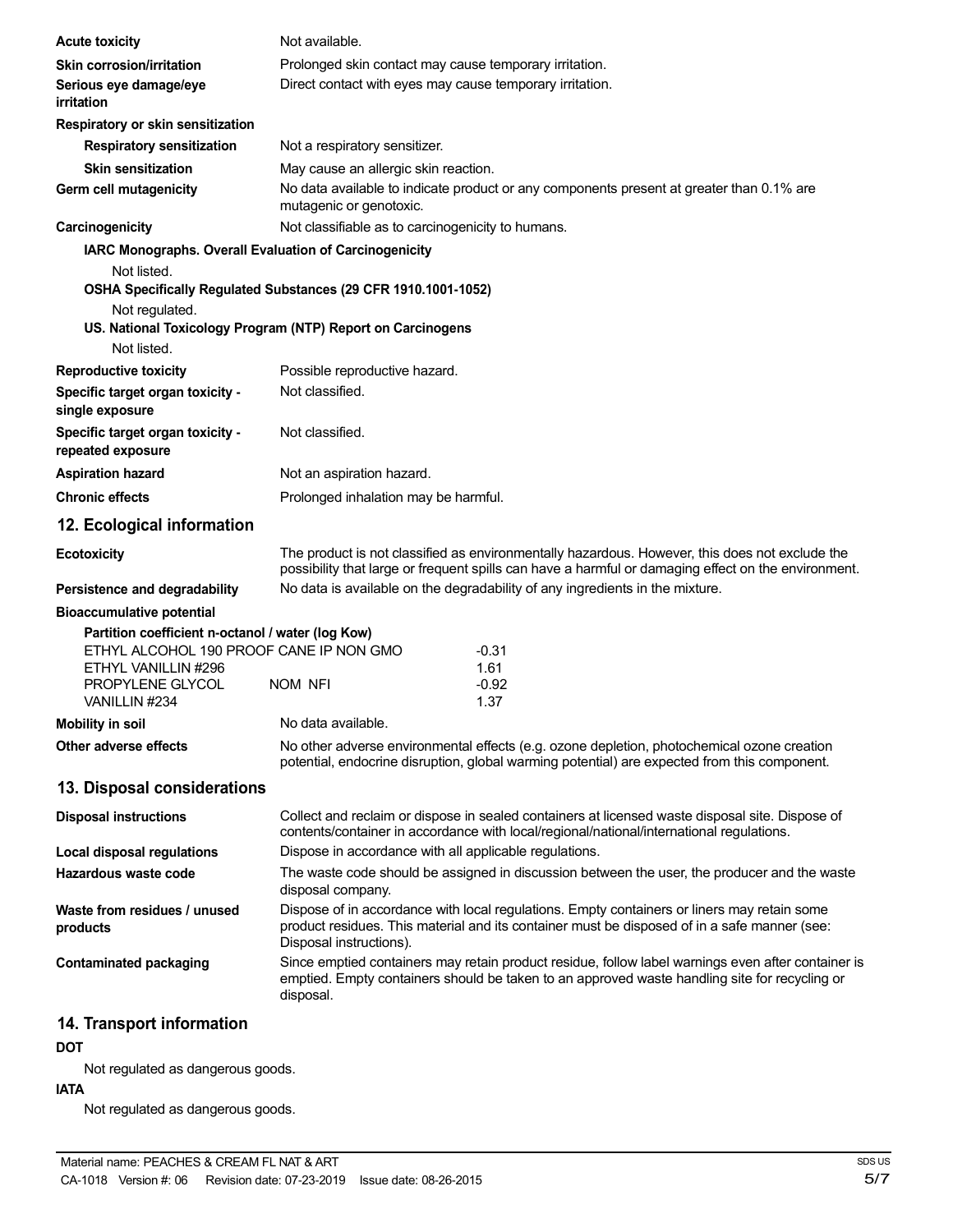#### **IMDG**

Not regulated as dangerous goods.

**Transport in bulk according to Annex II of MARPOL 73/78 and the IBC Code** Not established.

#### **15. Regulatory information**

**US federal regulations**

This product is a "Hazardous Chemical" as defined by the OSHA Hazard Communication Standard, 29 CFR 1910.1200.

#### **Toxic Substances Control Act (TSCA)**

**TSCA Section 12(b) Export Notification (40 CFR 707, Subpt. D)**

Not regulated.

#### **CERCLA Hazardous Substance List (40 CFR 302.4)**

Not listed.

#### **SARA 304 Emergency release notification**

Not regulated.

#### **OSHA Specifically Regulated Substances (29 CFR 1910.1001-1052)**

Not regulated.

#### **Superfund Amendments and Reauthorization Act of 1986 (SARA)**

#### **SARA 302 Extremely hazardous substance**

Not listed.

**SARA 311/312 Hazardous** No (Exempt)

# **SARA 313 (TRI reporting)**

Not regulated.

#### **Other federal regulations**

**chemical**

#### **Clean Air Act (CAA) Section 112 Hazardous Air Pollutants (HAPs) List**

Not regulated.

#### **Clean Air Act (CAA) Section 112(r) Accidental Release Prevention (40 CFR 68.130)**

Not regulated.

#### **Safe Drinking Water Act** Not regulated.

**(SDWA)**

#### **FEMA Priority Substances Respiratory Health and Safety in the Flavor Manufacturing Workplace**

ETHYL ALCOHOL 190 PROOF CANE IP NON GMO Low priority

(CAS 64-17-5)

#### **US state regulations**

#### **California Proposition 65**

California Safe Drinking Water and Toxic Enforcement Act of 1986 (Proposition 65): This material is not known to contain any chemicals currently listed as carcinogens or reproductive toxins. For more information go to www.P65Warnings.ca.gov.

#### **International Inventories**

| Country(s) or region | Inventory name                                                            | On inventory (yes/no)* |
|----------------------|---------------------------------------------------------------------------|------------------------|
| Australia            | Australian Inventory of Chemical Substances (AICS)                        | No.                    |
| Canada               | Domestic Substances List (DSL)                                            | No.                    |
| Canada               | Non-Domestic Substances List (NDSL)                                       | No.                    |
| China                | Inventory of Existing Chemical Substances in China (IECSC)                | No.                    |
| Europe               | European Inventory of Existing Commercial Chemical<br>Substances (EINECS) | No.                    |
| Europe               | European List of Notified Chemical Substances (ELINCS)                    | No.                    |
| Japan                | Inventory of Existing and New Chemical Substances (ENCS)                  | No.                    |
| Korea                | Existing Chemicals List (ECL)                                             | No.                    |
| New Zealand          | New Zealand Inventory                                                     | No.                    |